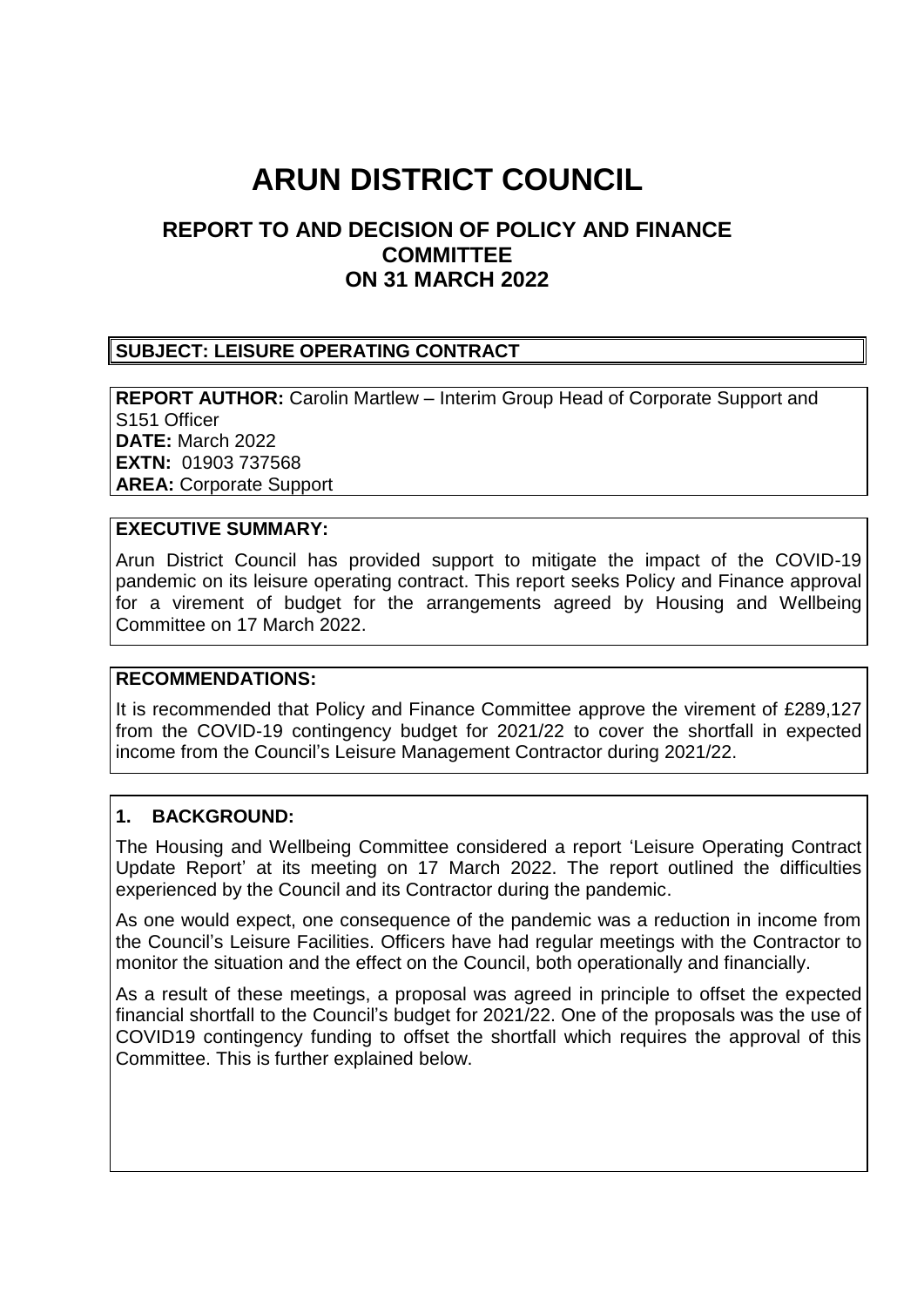# **2. PROPOSAL(S):**

The report to Housing and Wellbeing Committee explained that the budgeted income from the leisure operating contract in 2021/22 is £864,180 (Operating Fee). The table below sets out the financial implications in respect of the Council's treatment of the Leisure Operating Fee in 2021/22.

|                | Period        | Operating<br>Fee Due<br>£ | <b>DLUHC</b><br>Compensation<br>£ | COVID <sub>19</sub><br>Contingency<br>£ | Operating<br>Fee<br>Payable<br>£ |
|----------------|---------------|---------------------------|-----------------------------------|-----------------------------------------|----------------------------------|
| Q1             | April to June | 216,045                   | 142,963                           | 73,082                                  | O                                |
| Q <sub>2</sub> | July to Sept  | 216,045                   | 0                                 | 216,045                                 | O                                |
| Q <sub>3</sub> | Oct to Dec    | 216,045                   | 0                                 | 0                                       | 216,045                          |
| Q4             | Jan to March  | 216,045                   | 0                                 | 0                                       | 216,045                          |
|                | Total         | 864,180                   | 142,963                           | 289,127                                 | 432,090                          |
|                | Percentage    |                           | 17%                               | 33%                                     | 50%                              |

In Quarter 1 the Council was able to offset its loss through the HM Government Income Compensation scheme. This scheme permitted the Council to claim back approximately 70% of the budgeted income from the leisure operating contract amounting to £142,963. The Council has now received this funding. It was proposed that £73,082 of the Council's COVID-19 contingency budget is used to meet the balance of the operating fee due in Quarter 1.

It was also proposed that the COVID-19 contingency budget is used to offset the Operating fee due in Quarter 2. This was total use of COVID19 funding of £289,127.

Freedom Leisure has achieved operating surpluses since November 2021 allowing the leisure operating fee due in Quarter 3 to be met. The forecast for the remainder of 2021/22 is that the recovery will continue and that Freedom Leisure will also meet its contractual obligation in Quarter 4.

The proposal, which is supported by the Contractor and Housing and Wellbeing Committee will effectively use government funding to offset budget shortfall while supporting Freedom Leisure.

## **3. OPTIONS:**

The following options are available:

- Support the recommendation;
- Not to support the recommendation. However, this would result in the decision by the Housing and Wellbeing Committee to approve the proposal on 17 March 2022 not being implemented and having to be referred back to that Committee.